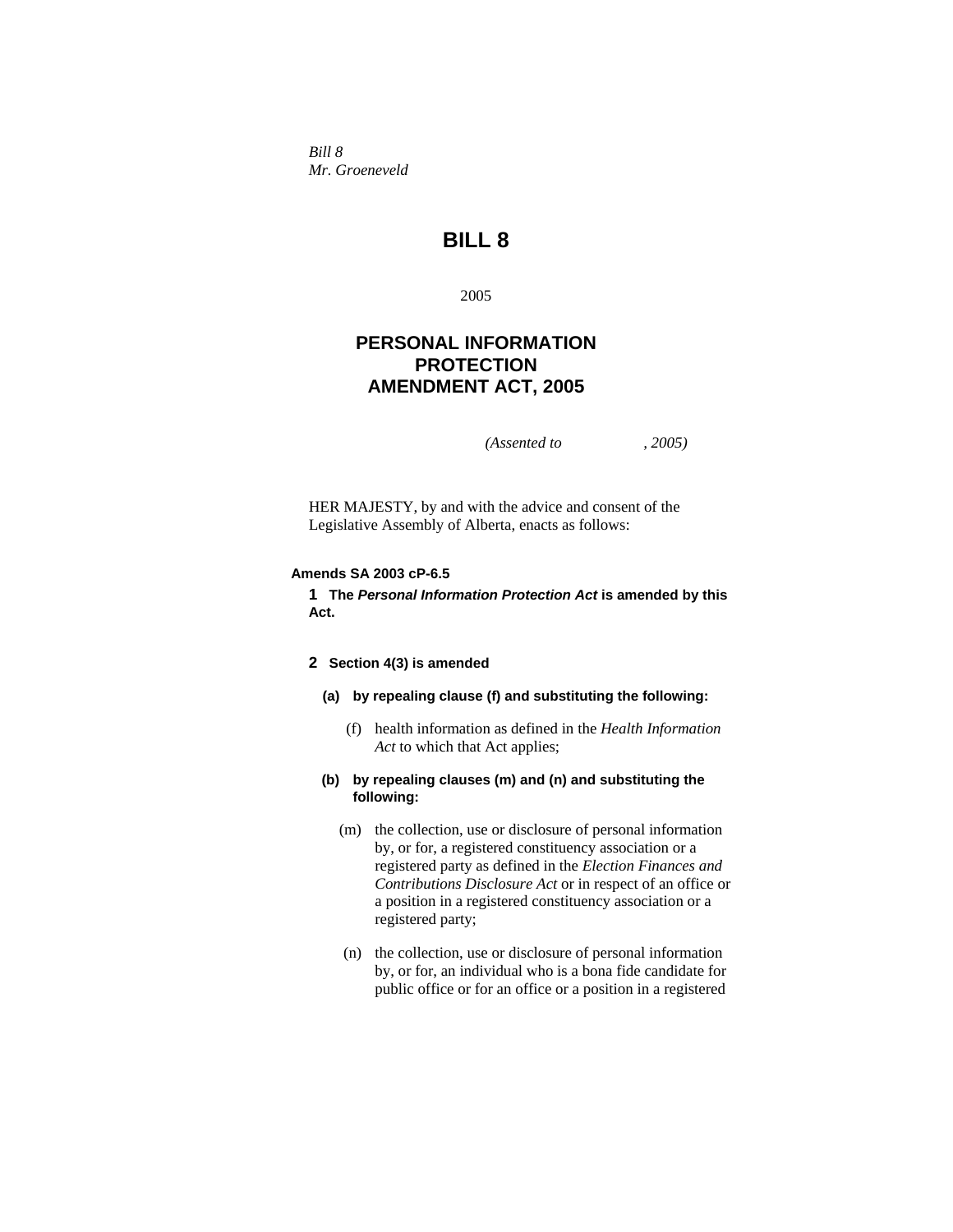constituency association or a registered party as defined in the *Election Finances and Contributions Disclosure Act* where the information is being collected, used or disclosed, as the case may be, for the purposes of campaigning for that office or position and for no other purpose;

#### **3 The following is added after section 43:**

#### **Extra-provincial commissioner**

**43.1(1)** In this section,

- (a) "extra-provincial commissioner" means a person who, in respect of Canada or in respect of another province of Canada, has duties, powers and functions similar to those of the Commissioner;
- (b) "information protection statute" means a statute of Canada or of another province of Canada the purpose of which is similar to the purpose of this Act as set out in section 3.

**(2)** The Commissioner may, where the Commissioner considers it appropriate to do so, do one or more of the following:

- (a) consult with or enter into agreements with extra-provincial commissioners with respect to matters that come under this Act or other information protection statutes;
- (b) subject to clause (d), make a delegation under section 43 to an extra-provincial commissioner;
- (c) accept a delegation from an extra-provincial commissioner of any power, duty or function of the extra-provincial commissioner that is provided for under an information protection statute;
- (d) in the case of a matter that is the subject of an investigation or a review referred to in section 36 or 46 or an inquiry referred to in section 50 and that also comes within the jurisdiction of an extra-provincial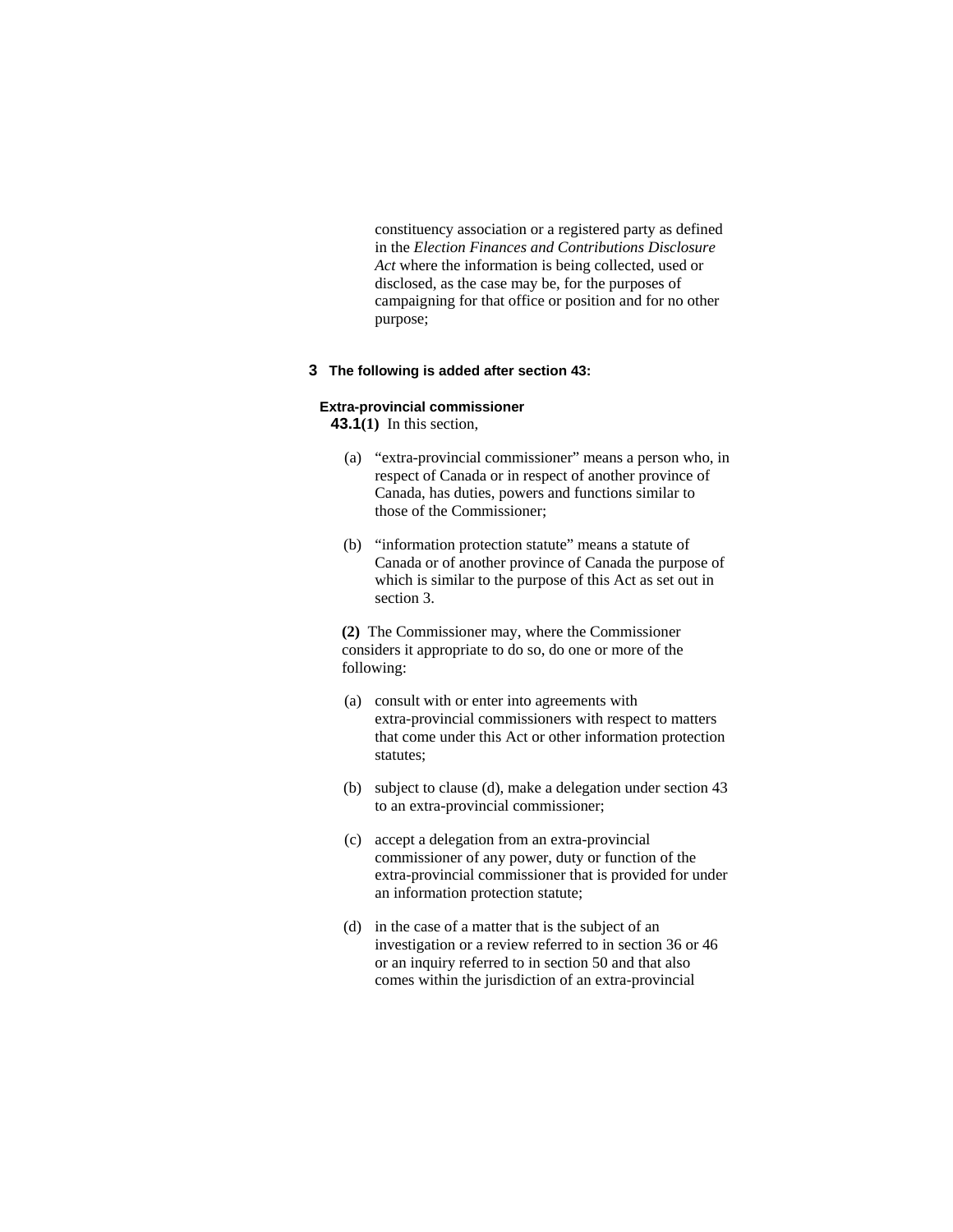commissioner, delegate the matter to that extra-provincial commissioner for the purposes of conducting an investigation, a review or an inquiry;

- (e) in the case of a matter that comes within the jurisdiction of an extra-provincial commissioner, refer the matter to that extra-provincial commissioner for the purposes of having the matter dealt with;
- (f) in the case of a matter that comes within the jurisdiction of the Commissioner, accept a referral of the matter from an extra-provincial commissioner for the purposes of dealing with the matter;
- (g) notwithstanding anything in section 41, disclose information for the purposes of exercising or performing any power, duty or function pursuant to clauses (a) to (f);
- (h) notwithstanding anything in section 41, collect, use and disclose personal information about an individual without the consent of the individual for the purposes of exercising or performing any power, duty or function referred to in this section.

**(3)** Notwithstanding section 36, 46 or 50, where, under subsection (2)(d), the Commissioner delegates a matter to an extra-provincial commissioner, the matter is not to be further dealt with under section 36, 46 or 50, as the case may be, at any time during which the delegation remains in effect.

**4 Section 56(1)(a)(v) is amended by striking out** "*Colleges Act*" **and substituting** "*Post-secondary Learning Act*".

## **5 Section 61(1)(d) is repealed and the following is substituted:**

- (d) if the individual is deceased,
	- (i) by the individual's personal representative if the exercise of the right or power relates to the administration of the individual's estate;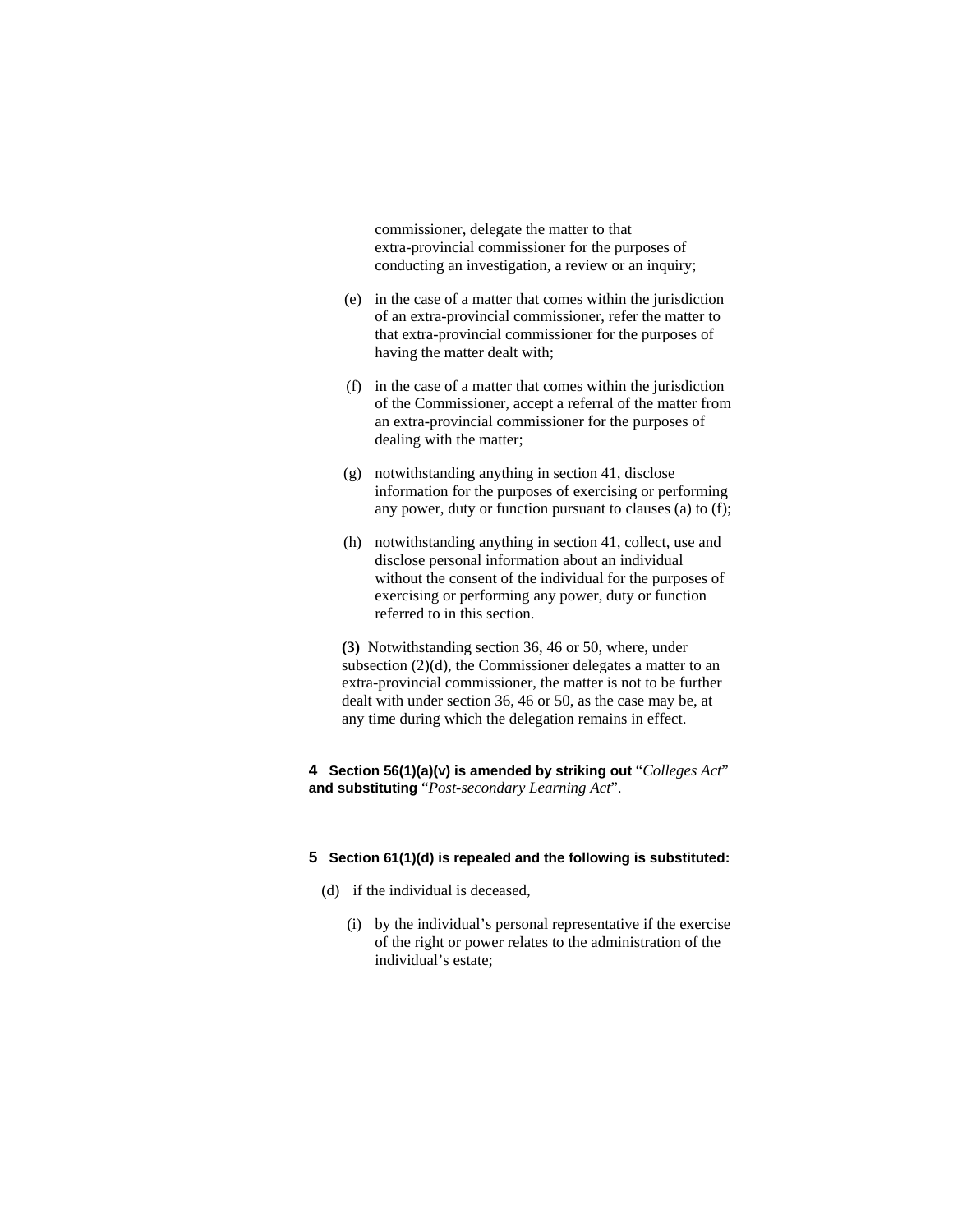- (ii) by the person who is authorized by law to deal with the disposition of the deceased's remains if the exercise of the right or power relates to the disposition of the deceased's remains;
- (iii) by the person who has arranged for, or is arranging for, the deceased's funeral if the exercise of that right or power reasonably relates to the funeral or to the notification, recognition or acknowledgment of the death of the deceased;

#### **6 Section 63(1) is repealed and the following is substituted:**

### **Review of Act**

**63(1)** A special committee of the Legislative Assembly must begin a comprehensive review of this Act by July 1, 2006 and at least once every 3 years after that, and must submit a report to the Legislative Assembly within 18 months after beginning the review.

#### **Explanatory Notes**

- **1** Amends chapter P-6.5 of the Statutes of Alberta, 2003.
- **2** Section 4(3) presently reads in part:
	- *(3) This Act does not apply to the following:* 
		- *(f) health information as defined in the* Health Information Act *where that information is collected, used or disclosed by an organization for health care purposes including health research and management of the health care system, but for the purposes of this clause health information does not include personal employee information;*
		- *(m) the collection, use or disclosure of personal information by a registered constituency association*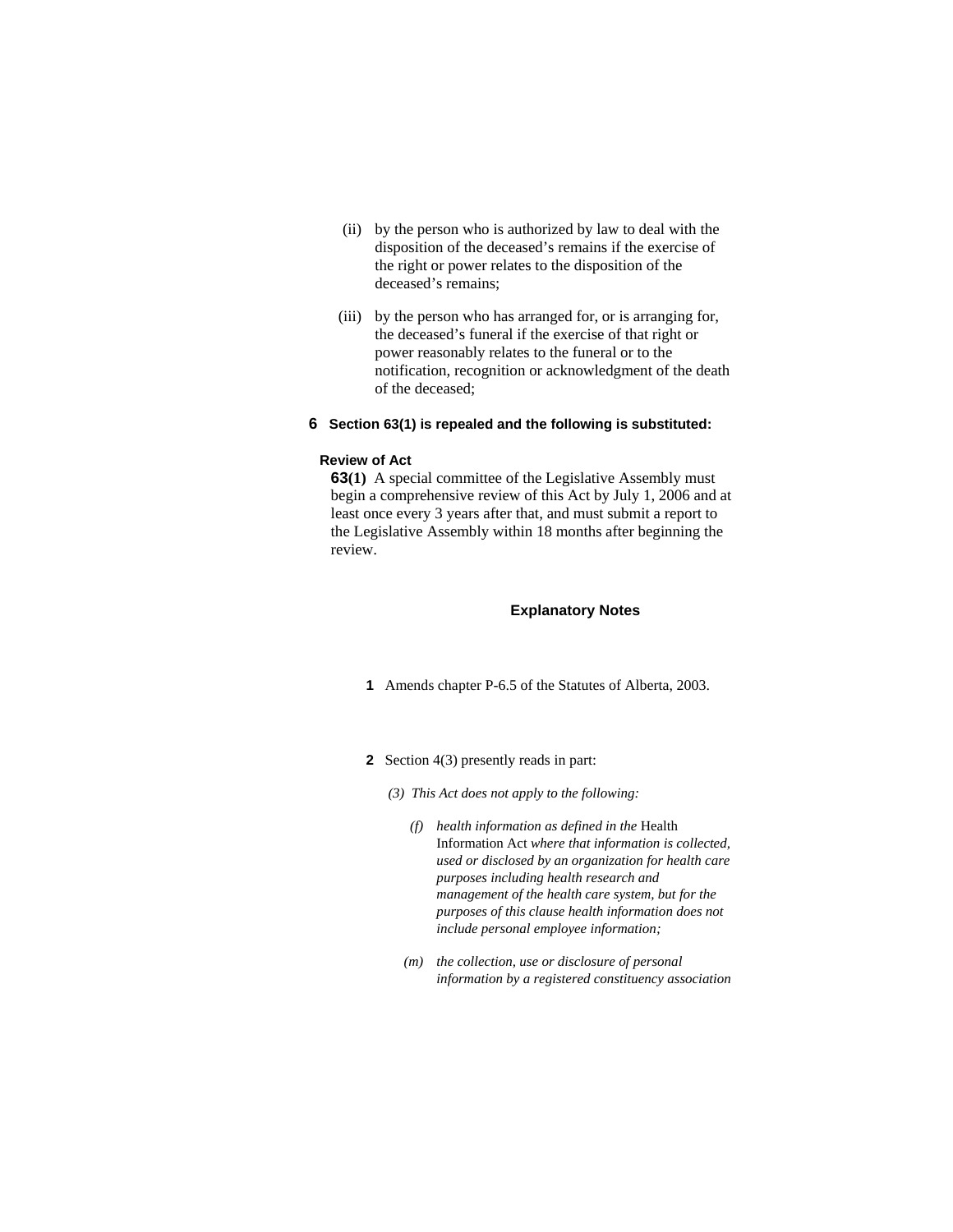*or a registered party as defined in the Election Finances and Contributions Disclosure Act;* 

- *(n) the collection, use or disclosure of personal information by an individual who is a bona fide candidate for public office where the information is being collected, used or disclosed, as the case may be, for the purposes of campaigning for that office and for no other purpose;*
- **3** Extra-provincial commissioner.
- **4** Section 56(1)(a)(v) presently reads:
	- *56(1) In this section,* 
		- *(a) "commercial activity" means* 
			- *(v) the operation of a private college as defined in the Colleges Act;*
- **5** Section 61(1)(d) presently reads:

*61(1) Any right or power conferred on an individual by this Act may be exercised* 

- *(d) if the individual is deceased, by the individual's personal representative if the exercise of the right or power relates to the administration of the individual's estate;*
- **6** Section 63(1) presently reads:

*63(1) Eighteen months after this Act comes into force and at least once every 3 years thereafter, a special committee of the Legislative Assembly must begin a comprehensive review*